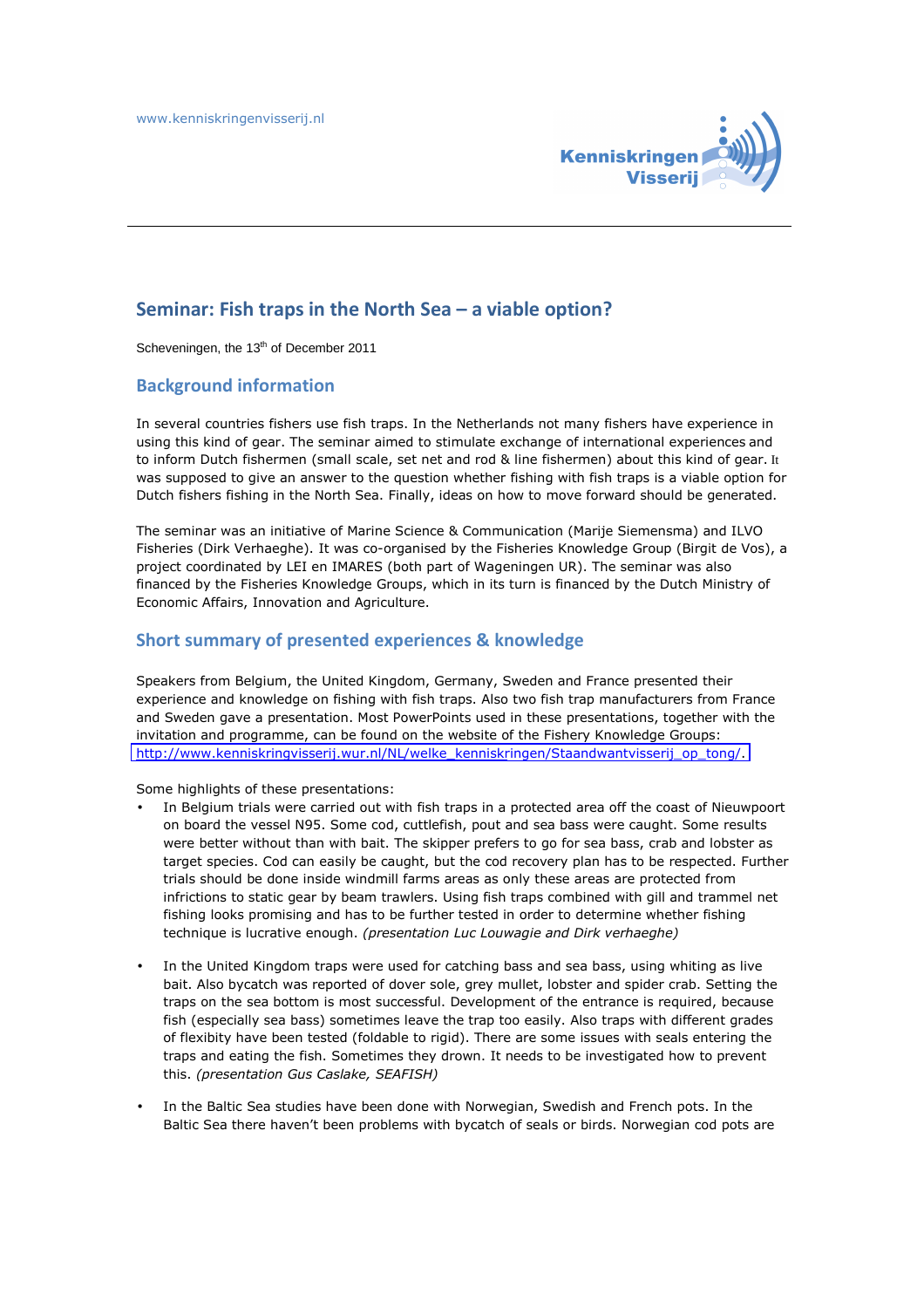

used (150 euro per pot), which can be used on vessels larger than 10 m. Bait is necessary for a good catch. Here a challenge is to increase the escape of undersized cod, to reduce the manual work and to get a better price for fresh cod. A comparison between effort of gill nets versus cod pots is done. *(Norbert Schultz, Association fish and environment Mecklenburg-Vorpommern)* In Sweden the reasons to start looking for an alternative for gill nets were the conflict between fisheries and seals (depredation); The environmental factor (selectivity, low energy costs, ghostfishing and decreased bycatch of birds, marine mammals and other fish species) and to create a positive development for small coastal fisheries.

- In Sweden a 'seal safe' cod pot was developed. They use pieces of herring as bait, which is placed in the centre of the pot. They discovered that one entrance works better than two entrances (Norwegian pots have two entrances) as well as a floating two chambered pot with a rather small entrance and selection panel. The panels of the pot are degradable, to prevent ghost fishing. New traps do not catch very well the first two weeks, the catch improves when the pot gets older. No daily cleaning is required. Factors influencing catch are: season, distance to spawning ground, soak time, slope and visual stimuli (green light or white strip). When using seal exclusion devices there is no bycatch of marine mammals. *(presentation Sara Königson, Swedish University of Agricultural Sciences – Department of Aquatic Resources)*
- In France several types of pots have been tested: different types caught different species. The pots were tested in a flume tank and at sea, always using unique bait (fresh sardine). Also several baits were tested in Norwegian pots. Main species caught: Norway pout, conger eel, crab and whiting. Species caught might affect other species to enter or not enter the pot. During the trials video recordings underwater have been made. *(presentation Sonia Mehault and Fabien Moreandeau, IFREMER)*
- The fish trap manufacturer from France told that pot handling with one person is difficult (tested in coastal waters). And very often a problem is the bycatch of crab, eating the fish. Lifted traps were used to prevent crab bycatch. Next to regular bait, also the type of bait bag is important. *(presentation Jean Roullot, Le Drezen)*
- The fish trap manufacturer from Sweden works with two types of pot: the Norwegian cod pot and a cylindric model. Him and his colleagues focus on creating new fishing locations and combining mussel nets with cod pots. *(presentation John Tyrstrup, Kingfisher)*
- During lunch, attendees had the opportunity to have a close look at the fish traps brought to the meeting.

### **Possibilities for use of fish traps in wind farms**

Dirk Verhaeghe (ILVO) presented his views on possibilities for fishing with traps in offshore wind farms. Wind farm areas are very suitable for fishing with static gears like traps. In the United Kingdom and Denmark fishing with static gear inside of wind farms is allowed. In The Netherlands, Germany and Belgium it is not. Agreements should be made with the concession holder (offshore wind industry) and the government. The fishing gear needs to be developed in such a way that it is 'wind farm friendly'.

Paul Westerbeek (Dutch government, Rijkswaterstaat Noordzee) talked about possibilities for fishing in wind farms according to the Dutch government. Currently there are two operational small wind farms. In future, only wind farms will be built in two larger designated areas, in order to concentrate this activity. The government did not want other users than wind farm operators in the area, because of safety and liability issues. The present opinion is that the wind farms in the future should be opened for some activities, e.g. recreation and sustainable fisheries. No bottom trawling,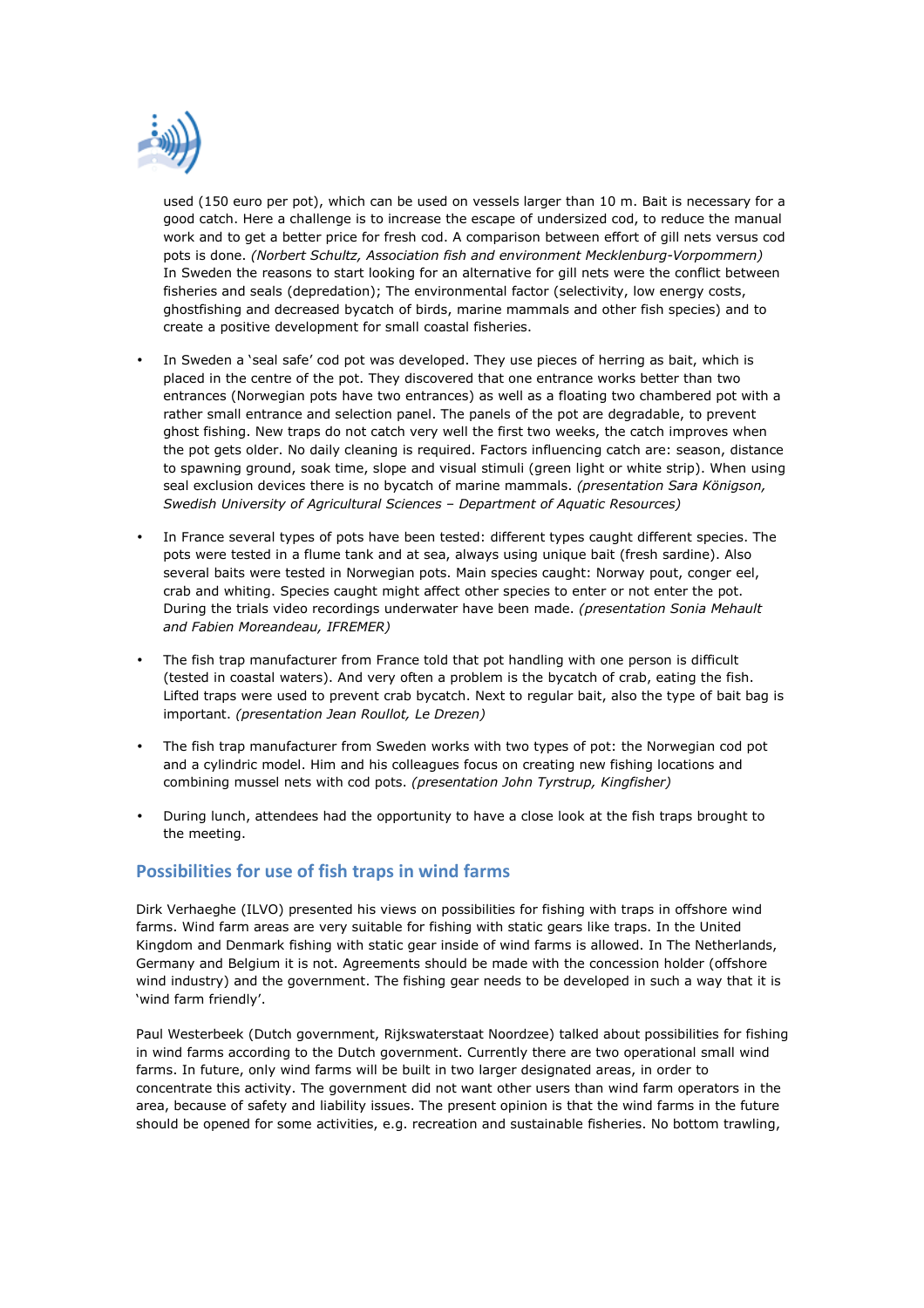

because the cables are not buried deep enough for that. Same counts for the use of large anchors. The government has no definite position, yet.

## **Plans for the future**

Most participants were in favour of developing the fishery with fish traps. Hans Polet (ILVO) made an inventory of possibilities for financial support. He also listed potential partners that should be involved in a research project on this type of gear. There is a need for an international project, in order to make sure that lessons learnt in the different countries are combined and the wheel is not invented again.

- Funding possibilities: European Committee (FP7, Life+, EFF and tenders), INTERREG (ends in 2013), collective actions in fisheries (national funding), wind farm companies that are keen to have a sustainable image.
- Interested parties: Mermaid, IMARES (NL), LEI (NL), IFREMER (FR), SLU (S), vTI (D), Association Fish and Environment Mecklenburg-Vorpommern (D), ILVO (B), Seafish (UK), Vereniging Kust & Zee (Coastal & Marine Union), (individuals, Fisheries Knowledge Groups), Marine Science & Communication.
- Other potentially interesting partners: North Sea Foundation, WWF, Zeehondencrèche Lenie 't Hart, Van Hall Larenstein (students Kust & Zee management)

All interested parties are requested to summarise their questions around fishing with traps on one page and to send this to Marije Siemensma (M.siemensma@msandc.nl). Marije Siemensma, together with Hans Polet, Birgit de Vos and Floor Quirijns will take the initiative to bring this forward.

# **Fish traps in the North Sea – a viable option?**

View of an environmental organisation (Christien Absil, North Sea Foundation): they have been promoting passive fisheries. NSF is happy to see that there are possibilities and hopes that this type of fishery can be developed for North Sea fishers. There should be possibilities in wind farms and Natura2000 areas.

### **Conclusions**

Dirk Verhaeghe and Marije Siemensma conclude the meeting with a brief summary of what has been discussed. During the day, an overview of current trials with fish traps in Europe has been given, focusing on the target species for which this gear technique can be used (lobster, cuttlefish, crab, sea bass, cod, sole); The diversity of pots and traps and its on-going adjustment to the needs of the fishermen according to the location, target species and practical circumstances and the pro's and con's for this technique; Rijkswaterstaat gave a view on current and future possibilities on use of offshore wind park areas as fishing grounds and to conclude an inventory has been made to see which parties would be interested to continue working on developing this gear type and its use.

The industry indicates to be interested and curious, however there are still questions about how this gear type functions in Dutch waters. This might be a consideration for a future working group on this topic (a new Fisheries Knowledge Group or the Gill Net and Small scale groups combined?). Trials in offshore wind parks to test the practical design or the behaviour of fish (bait, stimuli, …) could be a way forward to answer questions. Linking sustainable energy to sustainable fisheries might be a potential for future cooperation. Commitment of the offshore wind sector and the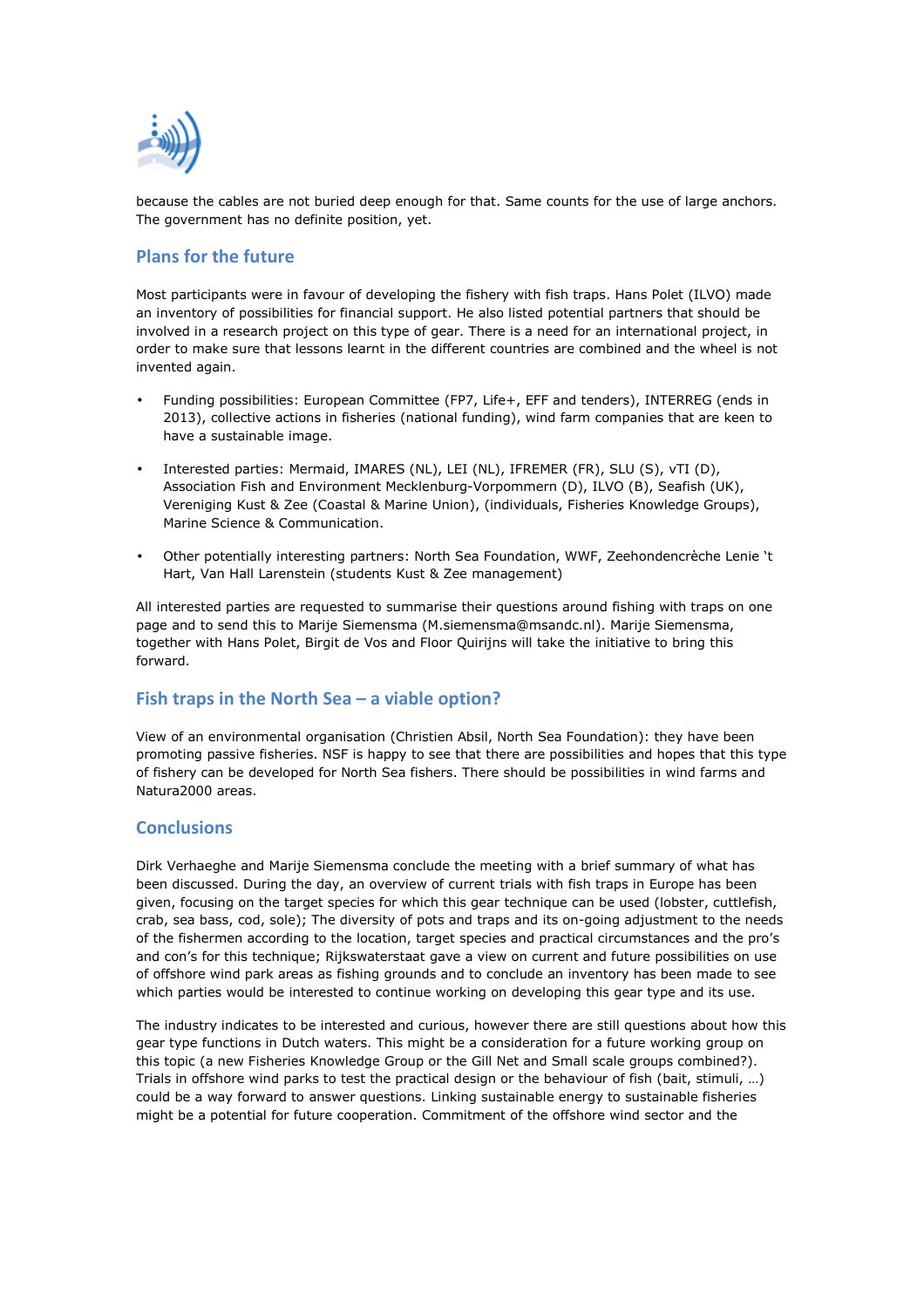

government is essential in this, as well as a proactive approach of the industry. The commercial viability and the marketing of fresh fish need attention as well.

Apart from national knowledge exchange, there is interest and need for international cooperation. Such cooperation should include not only research institutes, but also manufacturers, NGOs, technicians and above all the fisheries industry from the beginning.





Ministerie van Economische Zaken, Landbouw en Innovatie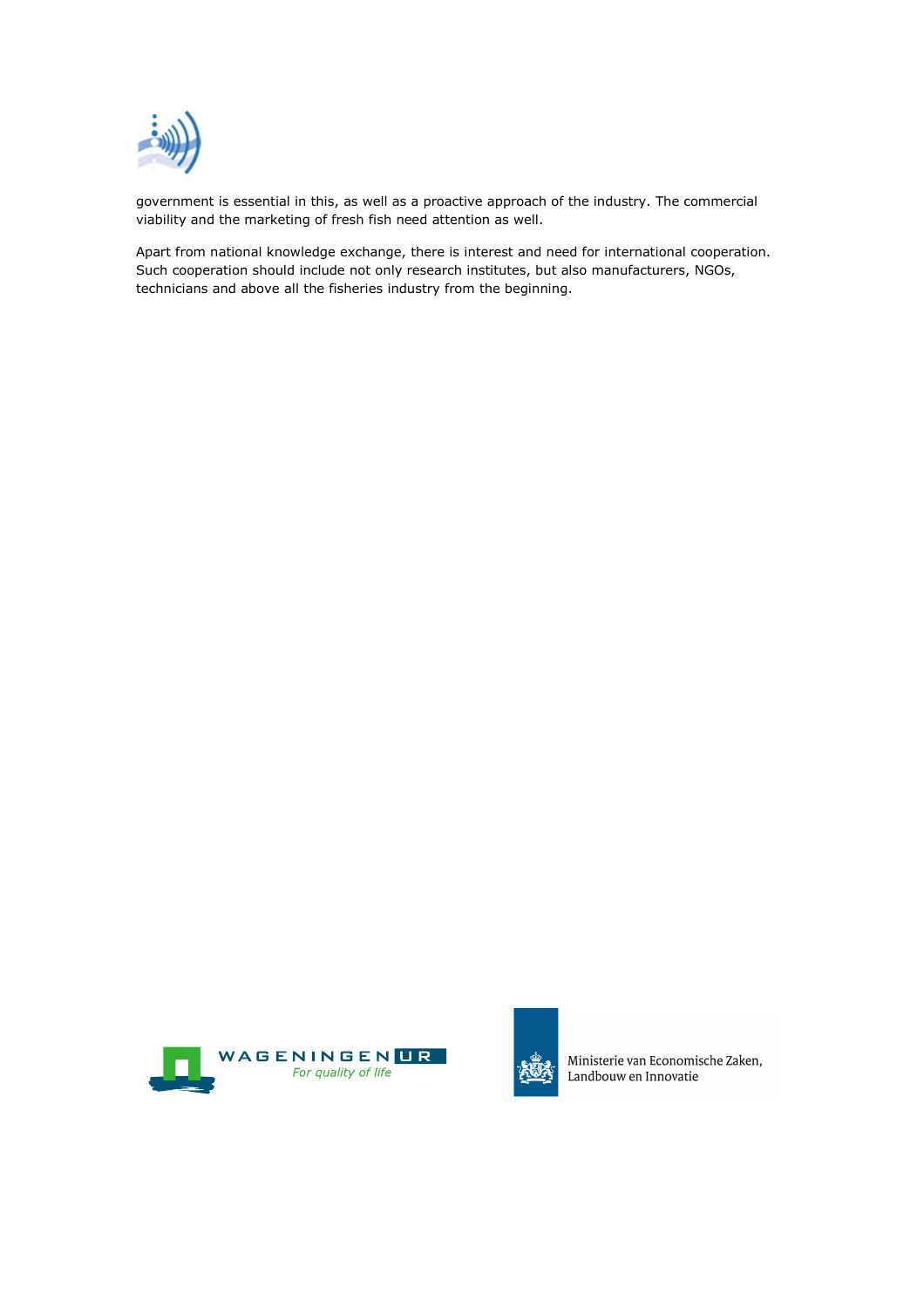

**Ondersteuning van de Kenniskringen Visserij door het LEI en Imares wordt gefinancierd door het Ministerie van Economische Zaken, Landbouw en Innovatie.**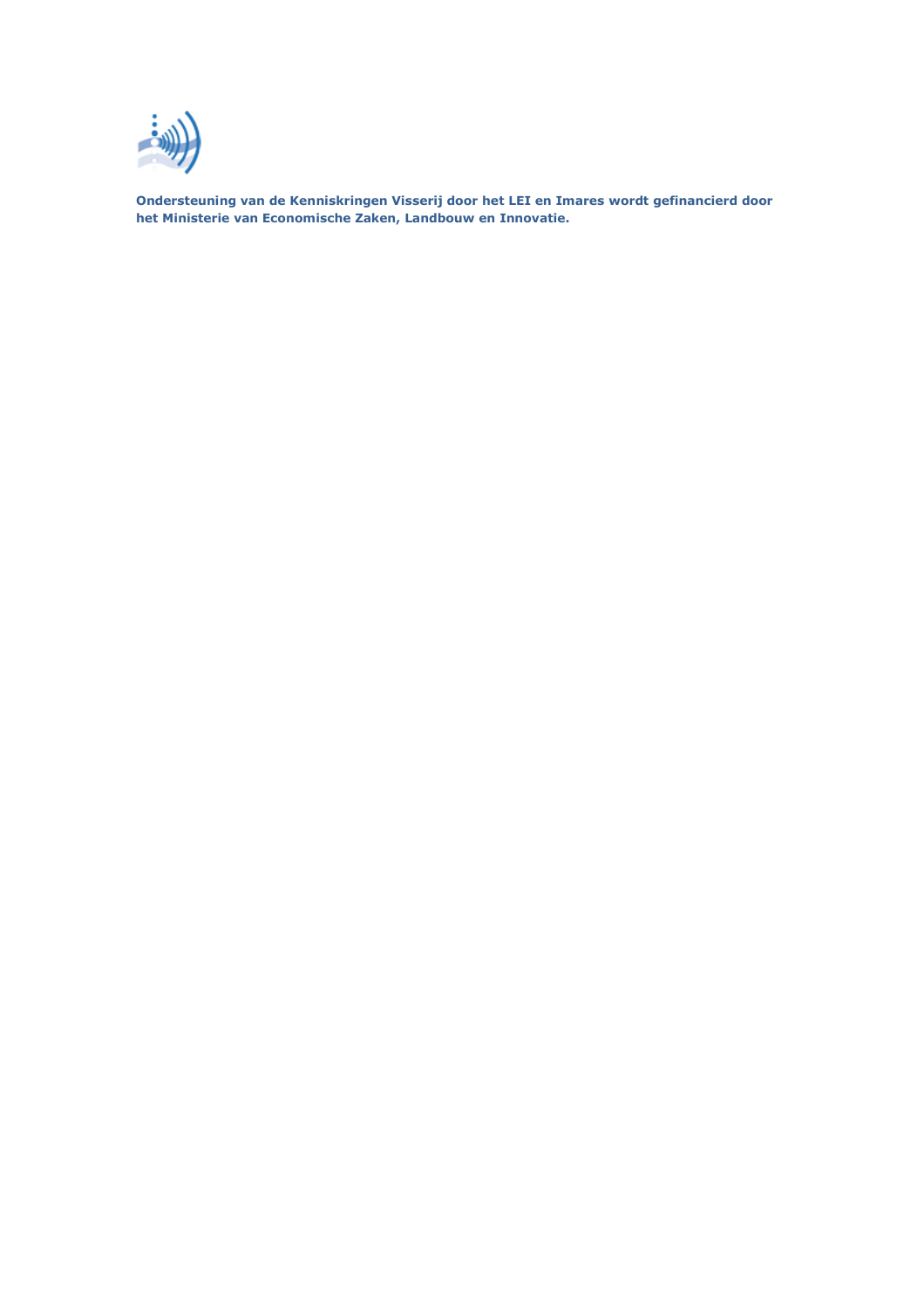

# **Appendix 1. List of Participants**

| Name                    | organisation/representing                                                          |
|-------------------------|------------------------------------------------------------------------------------|
| Adri Meeldijk           | WR152, Fisheries Knowledge Group gill net fishing on sole                          |
| André Jongejan          | IJM368                                                                             |
| <b>Arjan Korving</b>    | SCH61, Fisheries Knowledge Group gill net fishing on sole                          |
| <b>Ben Wensink</b>      | Ymuiden Stores Holland BV                                                          |
| <b>Bernd Mieske</b>     | Johann Heinrich von Thuenen-Institute, Insitute of Baltic Sea Fisheries            |
| <b>Birgit de Vos</b>    | LEI, part of Wageningen UR. Fisheries Knowledge Groups coordinator                 |
| <b>Bram Couperus</b>    | <b>IMARES</b>                                                                      |
| <b>Christien Absil</b>  | North Sea Foundation                                                               |
| <b>Daniel Stepputis</b> | Johann Heinrich von Thuenen-Institute, Insitute of Baltic Sea Fisheries            |
| Dirk Verhaeghe          | <b>ILVO</b> fisheries                                                              |
| <b>Ed Reker</b>         |                                                                                    |
| <b>Fabien Morandeau</b> | <b>IFREMER</b>                                                                     |
| Fam Sluiter (2)         | HD16, shrimps                                                                      |
| <b>Ferry Minnaar</b>    | SCH <sub>73</sub>                                                                  |
| <b>Floor Quirijns</b>   | IMARES, part of Wageningen UR, Fisheries Knowledge Groups coordinator              |
| <b>Frans Veenstra</b>   | <b>IMARES</b>                                                                      |
| Ger de Ruiter           | Fisheries Knowledge Group small scale coastal fisheries, WSW1, professional angler |
|                         |                                                                                    |
| <b>Gert Lont</b>        |                                                                                    |
| Gijsbert van der Bent   | weekly journal "Visserijnieuws"                                                    |
| <b>Gus Caslake</b>      | <b>SEAFISH Cornwall UK</b>                                                         |
| <b>Hans Polet</b>       | ILVO Institute for Agricultural and Fisheries Research                             |
| <b>Hendrik</b>          | <b>UK202</b>                                                                       |
| <b>Henk Woord</b>       | <b>UK93</b>                                                                        |
| <b>Herma Klein</b>      | North Sea Foundation                                                               |
| Jan en Stefan Bakker    | <b>WR220</b>                                                                       |
| Jan Geertsema           | TS31, Vereniging Vaste Vistuigen Vissers                                           |
| Jan Verschoor           | SCH40                                                                              |
| <b>Jean Roullot</b>     | Le Drezen                                                                          |
| Johan Bakker            | <b>UK163</b>                                                                       |
| John Tyrstrup           | Kingfisher Sweden                                                                  |
| Klaas de Boer           | <b>UK155</b>                                                                       |
| Klaas Kramer            | <b>UK202</b>                                                                       |
|                         |                                                                                    |
| Luc Louwagie            | N.95                                                                               |
| <b>Maarten den Dulk</b> | Ymuiden Stores Holland BV                                                          |
| <b>Marije Siemensma</b> | Marine Science & Communication                                                     |
| <b>Norbert Schulz</b>   | Association fish and environment Mecklenburg - Vorpommern Germany                  |
| <b>Paul Westerbeek</b>  | Rijkswaterstaat, Directie Noordzee                                                 |
| <b>Rems Cramer</b>      | KW2, Fisheries Knowledge Group gill net fishing on sole                            |